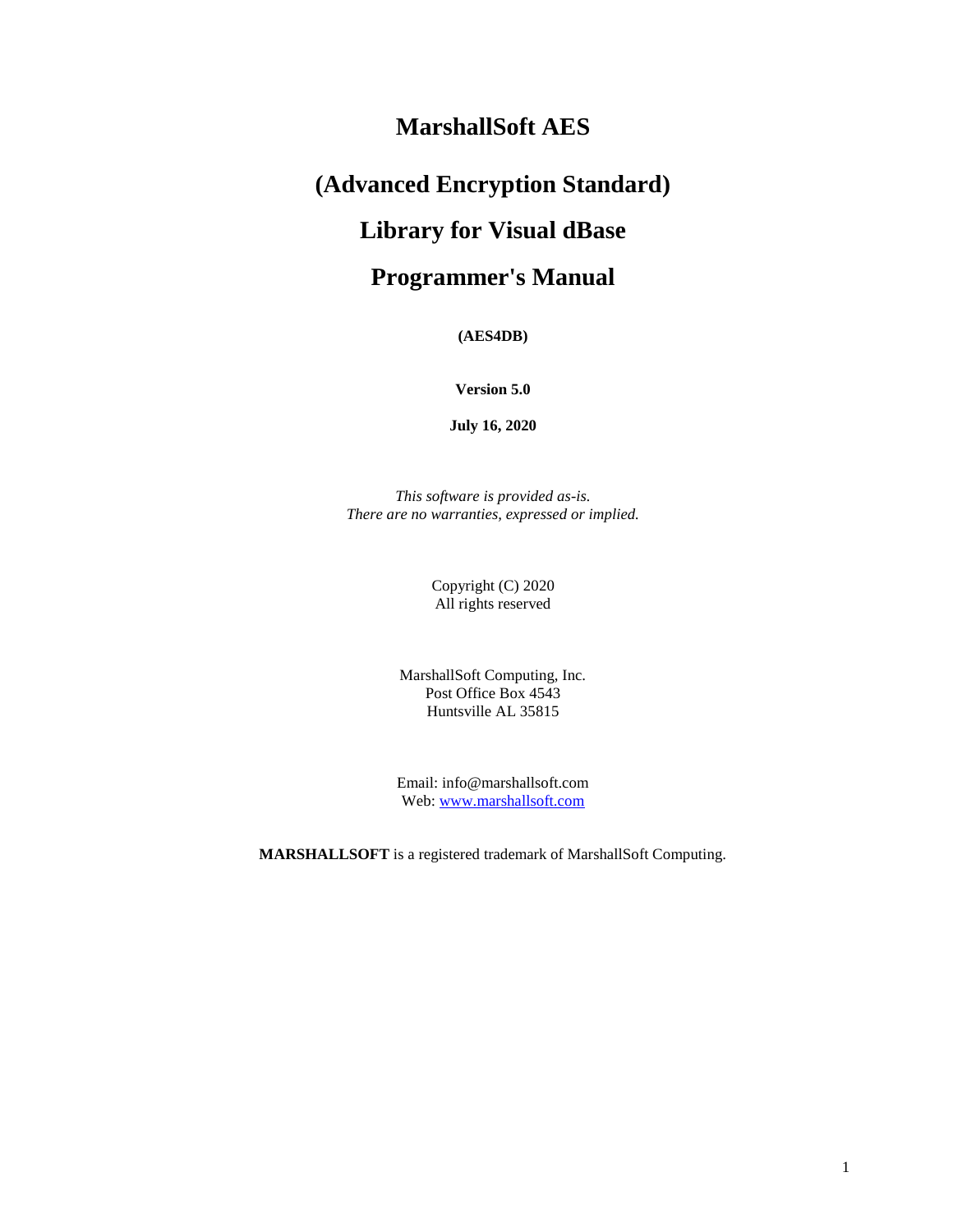## **TABLE OF CONTENTS**

| 1. | Introduction                      | Page 3  |  |
|----|-----------------------------------|---------|--|
|    | 1.1 Features                      | Page 4  |  |
|    | 1.2 Documentation Set             | Page 5  |  |
|    | 1.3 Example Program               | Page 6  |  |
|    | 1.4 Installation                  | Page 7  |  |
|    | 1.5 Uninstalling                  | Page 7  |  |
|    | 1.6 Pricing                       | Page 7  |  |
|    | 1.7 Updates                       | Page 7  |  |
|    | 2 Library Overview                | Page 8  |  |
|    | 2.1 Dynamic Link Libraries        | Page 8  |  |
|    | 2.2 Keycode                       | Page 8  |  |
|    | 2.3 Error Display                 | Page 9  |  |
|    | 2.4 INCLUDE Files                 | Page 9  |  |
|    | 2.5 dBase Forms                   | Page 9  |  |
|    | 2.6 Adding AES to a dBase Program | Page 9  |  |
|    | 2.7 Dynamic Strings               | Page 9  |  |
|    | 2.8 Null Terminated Strings       | Page 10 |  |
|    | 3 Compiler Issues                 | Page 11 |  |
|    | 3.1 Compiling dBase Programs      | Page 11 |  |
|    | 3.2 Compiling dBase Projects      | Page 11 |  |
|    | 3.3 Creating an Executable        | Page 11 |  |
|    | 4 Example Programs                | Page 12 |  |
|    | 4.1 aesver                        | Page 12 |  |
|    | 4.2 TestAES                       | Page 12 |  |
|    | 4.3 Crypto                        | Page 12 |  |
|    | 4.4 Encrypt                       | Page 12 |  |
|    | 4.5 Decrypt                       | Page 13 |  |
|    | 4.6 Password                      | Page 13 |  |
|    | 4.7 HashDigest                    | Page 13 |  |
|    | 5 Revision History                | Page 14 |  |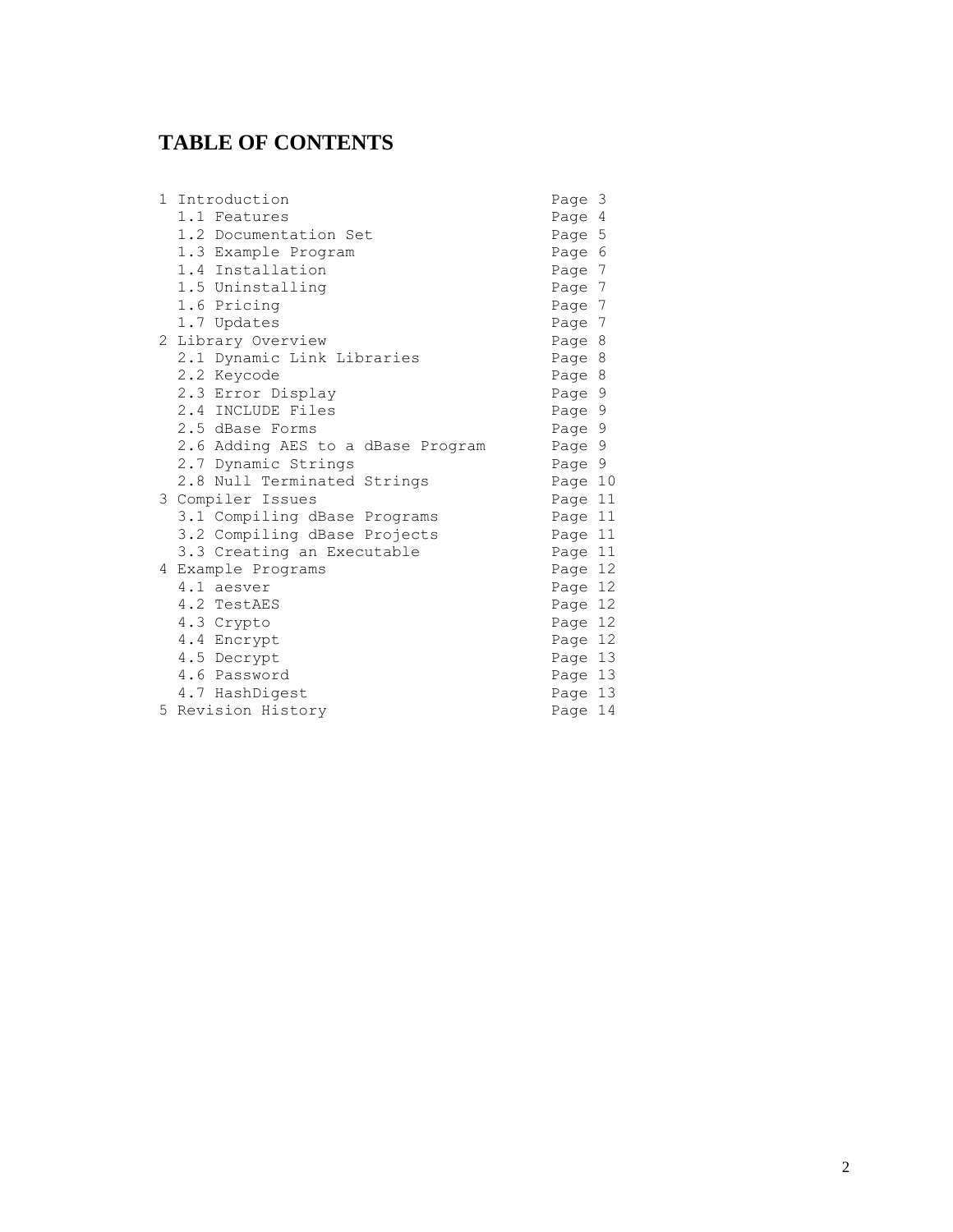## **1 Introduction**

The **MarshallSoft Advanced Encryption Standard Library for Visual dBase (AES4DB)** is a toolkit that allows software developers to easily implement strong encryption and decryption into a Windows Visual dBase application.

The **MarshallSoft Advanced Encryption Standard Library (MarshallSoft AES)** is a component (DLL) library of functions used to perform encryption and decryption using the 256-bit "Advanced Encryption Standard" (AES) as specified by the U.S. National Institute of Standards and Technology (NIST). See <http://csrc.nist.gov/publications/fips/fips197/fips-197.pdf>

AES is considered "strong encryption" and replaces the previous U.S. encryption standard "Data Encryption Standard" (DES). AES is commonly used by many financial entities such as banks to protect their customer's sensitive information.

Our implementation of the Advanced Encryption Standard (AES) has been verified by running the "Advanced Encryption Standard Algorithm Validation Suite" (AESAVS), which can be found at [http://csrc.nist.gov/groups/STM/cavp/documents/aes/AESAVS.pdf.](http://csrc.nist.gov/groups/STM/cavp/documents/aes/AESAVS.pdf)

This **MarshallSoft Advanced Encryption Standard Programmers Manual for Visual dBase** provides information need to compile and run programs in a Visual dBase programming environment.

The **MarshallSoft Advanced Encryption Standard DLL's** will work under all versions of 32-bit and 64-bit Windows through Windows 10.

**AES4DB** includes several Visual dBase example programs which demonstrate AES encryption and decryption.

The **MarshallSoft Advanced Encryption Standard Library for Visual dBase** component library supports and has been tested with all versions of 32-bit Visual dBase.

The **MarshallSoft AES** DLLs (AES32.DLL and AES64.DLL) can also be used from any language (C/C++, C#, Borland/Embarcadero Delphi, Visual Basic, COBOL, Xbase++, Visual FoxPro, Microsoft Office, etc.) capable of calling the Windows API.

For the latest version of the **MarshallSoft AES** software, see [www.marshallsoft.com/aes4db.htm.](http://www.marshallsoft.com/aes4db.htm)

#### **Legalities**

It is illegal to possess strong encryption software in some countries in the world. Do not download or use this software if it is illegal to do so in your country.

In addition, this software cannot be sold to countries on the U.S. Embargo List. See [http://www.pmddtc.state.gov/embargoed\\_countries/index.html](http://www.pmddtc.state.gov/embargoed_countries/index.html)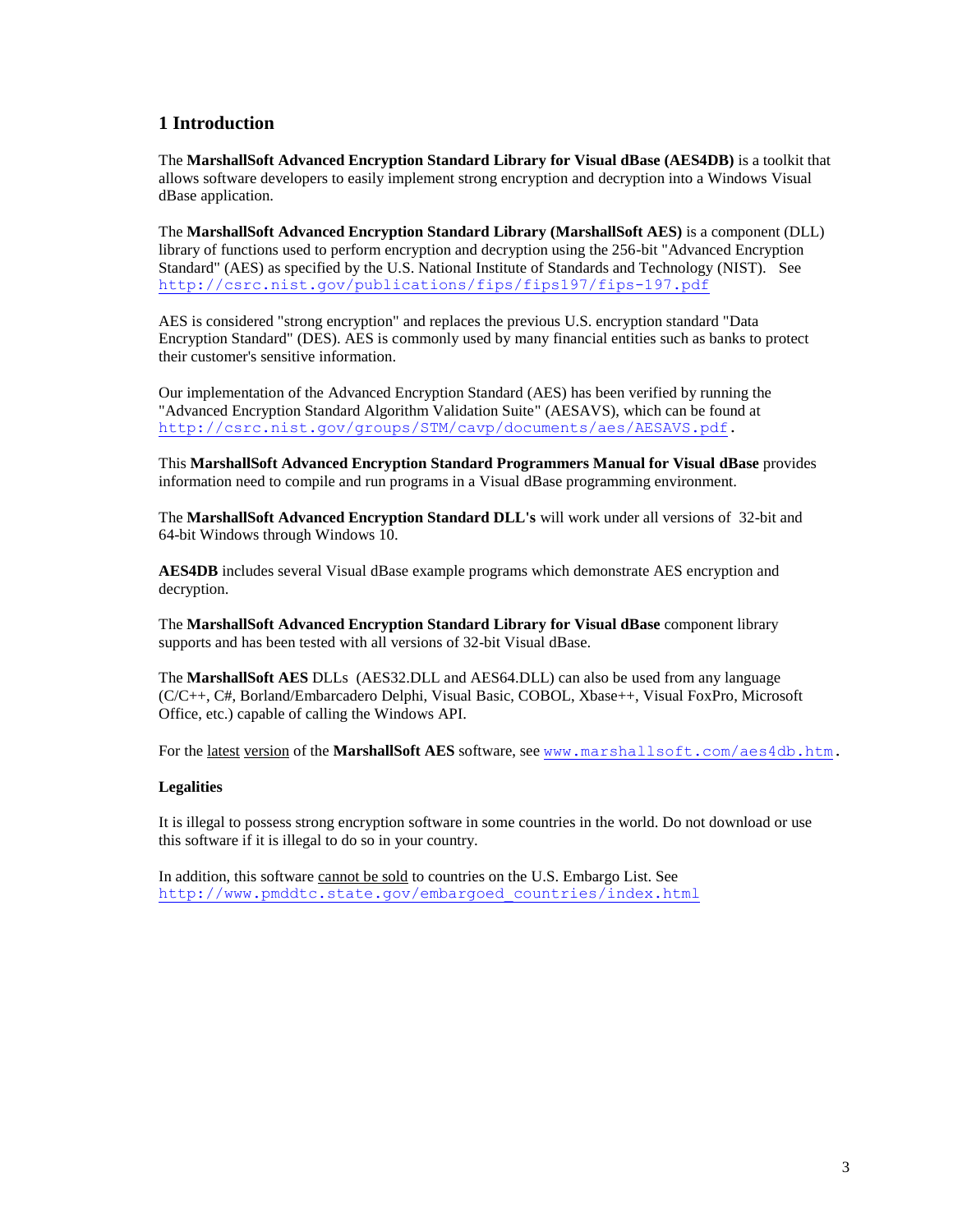## **1.1 Features**

Some of the many features of the **MarshallSoft Advanced Encryption Library (AES)** component library are as follows:

- Supports both 32-bit and 64-bit Windows.
- Implements the 256-bit "**Advanced Encryption Standard**" (Rijndael)
- Includes cryptographically secure (pseudo) random number generator.
- Supports **ECB** (Electronic Cookbook) mode.
- Supports **CBC** (Cipher Block Chaining) mode.
- Supports SHA-256 cryptographic hash algorithm.
- Supports PKCS7 padding.
- **Free** technical support and updates for one year.
- License covers all programming languages.
- Royalty free distribution with a compiled application.
- Evaluation versions are fully functional. (30 day trial). No unlock code is required.
- Can be used from GUI mode or console mode programs.
- Is fully thread safe.
- Supports 32-bit and 64-bit Windows through Windows 10.
- Implemented as a **standard** Windows DLL, which will work with all versions of Windows.
- Will run on machines with or without .NET installed.
- Works with all 32-bit versions of Visual dBase.
- Does not depend on support libraries. Makes calls to core Windows API functions only.
- Can also be used with any program (in any language) capable of calling Windows API functions such as C/C++, C#, Visual Basic, Delphi, Xbase++, FoxPro, & COBOL.
- Can be purchased with (or without) source code.
- Updates are free for one year (source code updates are separate).
- Unlimited one-year email and phone tech support.
- Documentation online as well as in printable format.

A selection of Visual dBase example programs with full source code is included. Refer to Section 4 for more details on each of the example programs.

1. aesver Displays AES4DB version 2. TestAES Performs AES encryption / decryption tests 3. Crypto Encrypts and/or decrypts a file 3. Crypto Encrypts a file<br>4. Encrypt Encrypts a file 5. Decrypt Decrypts a file 6. Password Manages passwords kept encrypted on disk. 7. HashDigest Computes the SHA 256 hash digest.

Registration includes one year of free technical support and updates.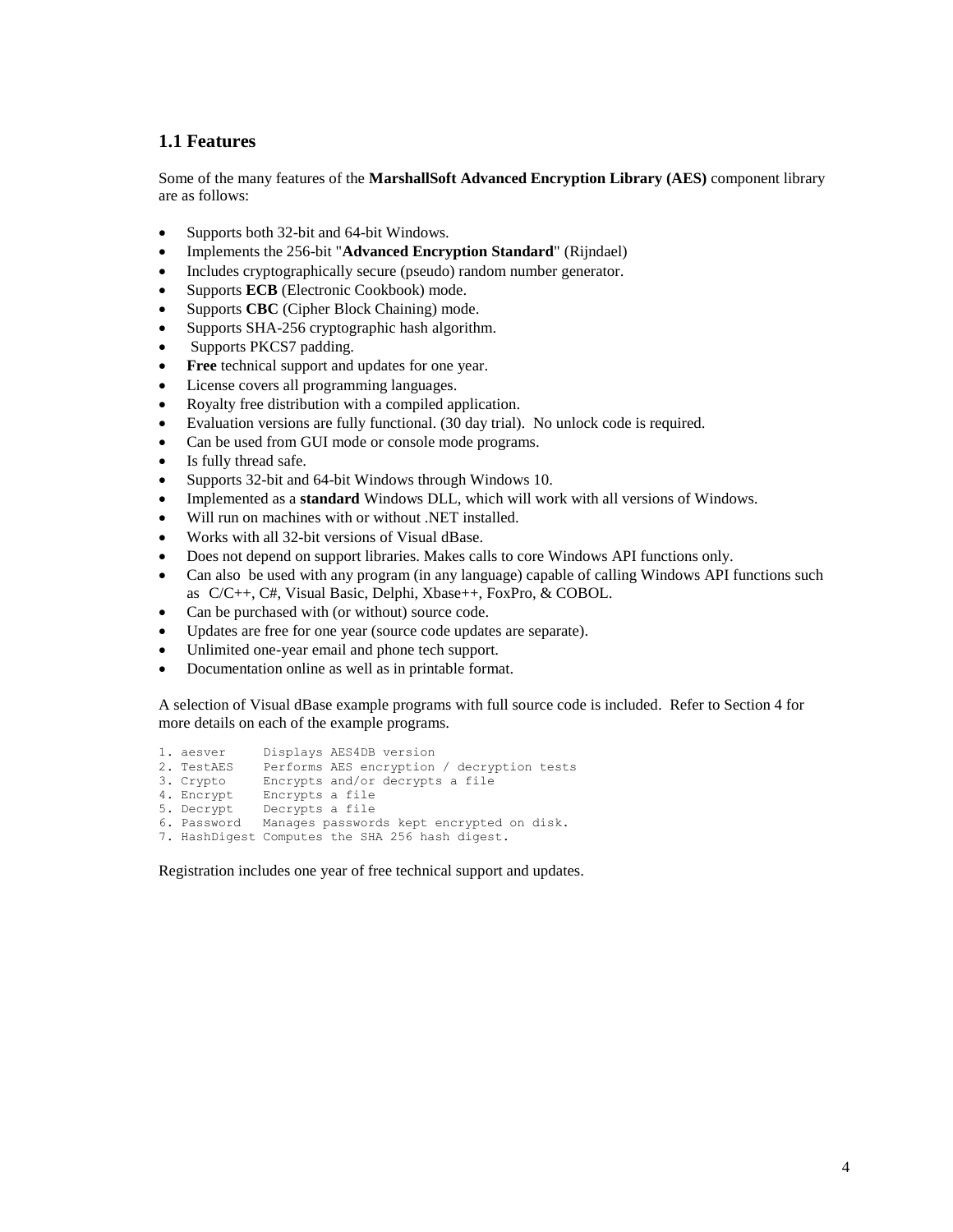## **1.2 Documentation Set**

The complete set of documentation consists of three manuals in Adobe PDF format. This is the first manual (AES\_4DB) in the set.

- **AES4DB Programmer's Manual** (AES 4DB.PDF)
- AES User's Manual (AES USR.PDF)
- AES Reference Manual (AES REF.PDF)

The AES\_4DB Programmer's Manual [\(AES\\_4DB.PDF\)](http://www.marshallsoft.com/aes_4db.pdf) is the language specific (Visual dBase) manual. All language dependent programming issues such as compiling, compilers and example programs are discussed in this manual.

The AES User's Manual [\(AES\\_USR.PDF\)](http://www.marshallsoft.com/aes_usr.pdf) discusses email processing as well as language independent programming issues. Purchasing and license details are also provided.

The AES Reference Manual [\(AES\\_REF.PDF\)](http://www.marshallsoft.com/aes_ref.pdf) contains details on each individual AES function. The manual also contains a list of AES error codes.

Online documentation can be accessed on the **MarshallSoft AES Engine for Visual dBase** product page at:

<http://www.marshallsoft.com/aes4db.htm>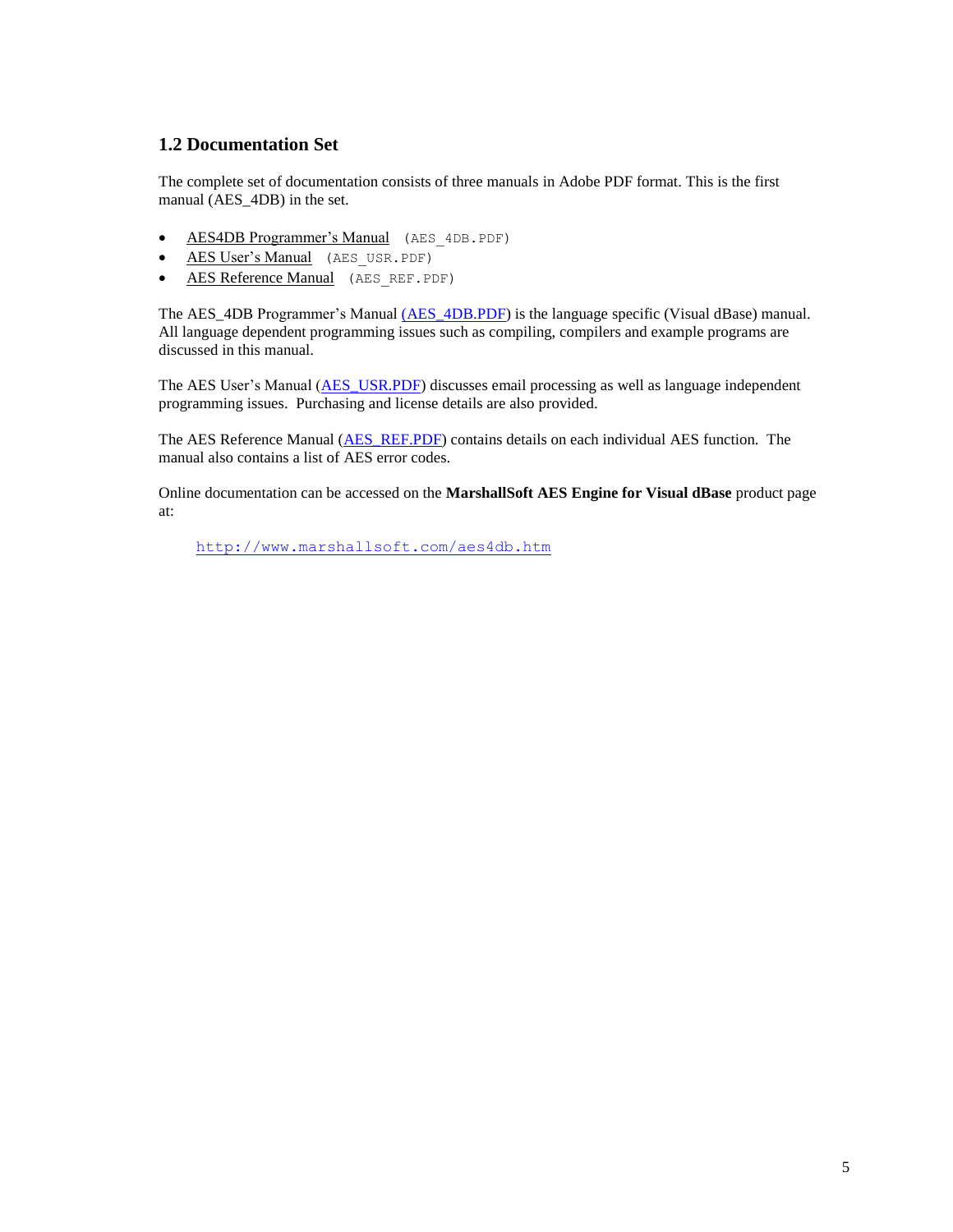## **1.3 Example Program**

The following example segment demonstrates the use of some of the **MarshallSoft AES for Visual dBase** component library functions:

```
Function EncryptFile(KeyBuffer, InFile, OutFile)
Local Code
Local Control
Local Vector
* vector not used in ECM mode
Vector = Chr(0)Control = "*"* initialize for encryption in ECB mode
Code = aesInitAES(KeyBuffer, Vector, AES ECB MODE, AES ENCRYPT, Control)
If Code < 0 
   return Code 
   exit
endif
* encrypt the file (InFile -> OutFile)
Code = aesEncryptFile(Control, InFile, OutFile)
return Code
```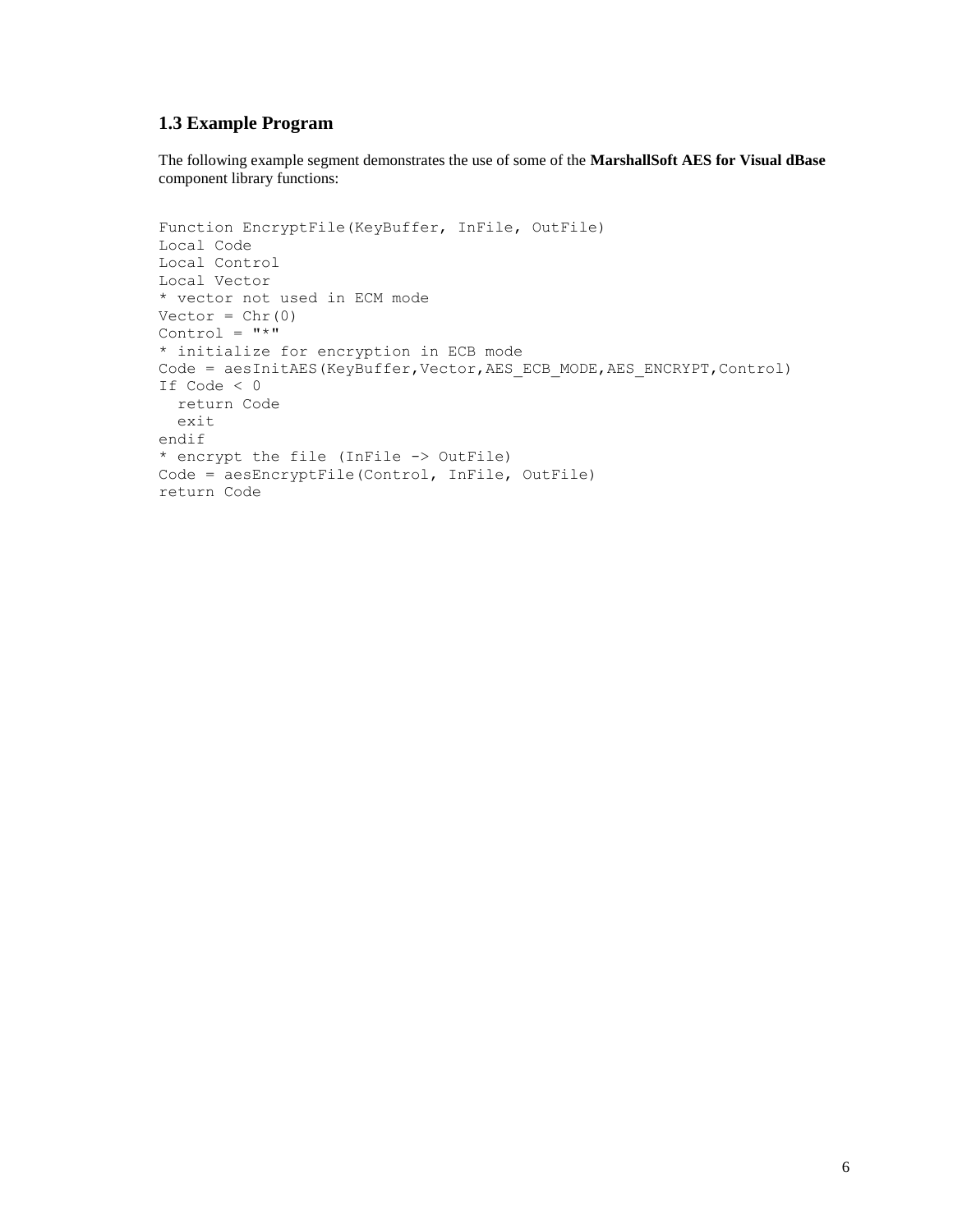## **1.4 Installation**

(1) Before installation of AES4DB, a Visual dBase compiler (any version) should already be installed on your system and tested.

(2) Unzip AES4DB42.ZIP (evaluation version) or AESxxxxx.ZIP (purchased version where xxxxx is your Customer ID) using any Windows unzip program.

(3) Run the installation program SETUP.EXE that will install all AES4DB files and copy the AES32.DLL to your Windows directory.

(4) You're ready to compile and run! For a quick start, load project file AESVER.PRG

## **1.5 Uninstalling**

Uninstalling AES4DB is very easy.

First, run UINSTALL.BAT, which will delete AES32.DLL from your Windows directory, which is typically C:\WINDOWS.

Second, delete the **AES** project directory created when installing AES4DB.

## **1.6 Pricing**

A developer license for the MarshallSoft AES Library can be purchased for \$115 USD (\$195 with ANSI C source code to the DLL.). Purchasing details can be found in the AES User's Manual, Section 1.4, "How to Purchase", [\(AES\\_USR.PDF\)](http://www.marshallsoft.com/aes_usr.pdf).

Also see INVOICE.TXT or

<http://www.marshallsoft.com/order.htm>

Registration includes one year of free updates and technical support. Registered DLLs never expire.

## **1.7 Updates**

When a developer license is purchased, the developer will be sent a registered DLL plus a license file (AESxxxxx.LIC, where xxxxx is the Customer ID). The license file can be used to update the registered DLL for a period of <u>one year</u> from purchase. Updates can be downloaded from

[http://www.marshallsoft.com/update.htm](http://www.marshallsoft.com/oem.htm)

After one year, the developer license must be updated to be able to download updates and receive technical support. The license can be updated for:

- \$33 if the update is ordered within one year of the original purchase (or previous update).
- \$55 if the update is ordered between 1 and 3 years of the original purchase (or previous update).
- \$77 if the update is ordered after three years of the original purchase (or previous update).

Note that the registered DLL, AES32. DLL does NOT expire. The update price also includes **technical support** for an additional year. Refer to the file UPDATES.TXT located in the /AES4XB/DOCS directory for more information.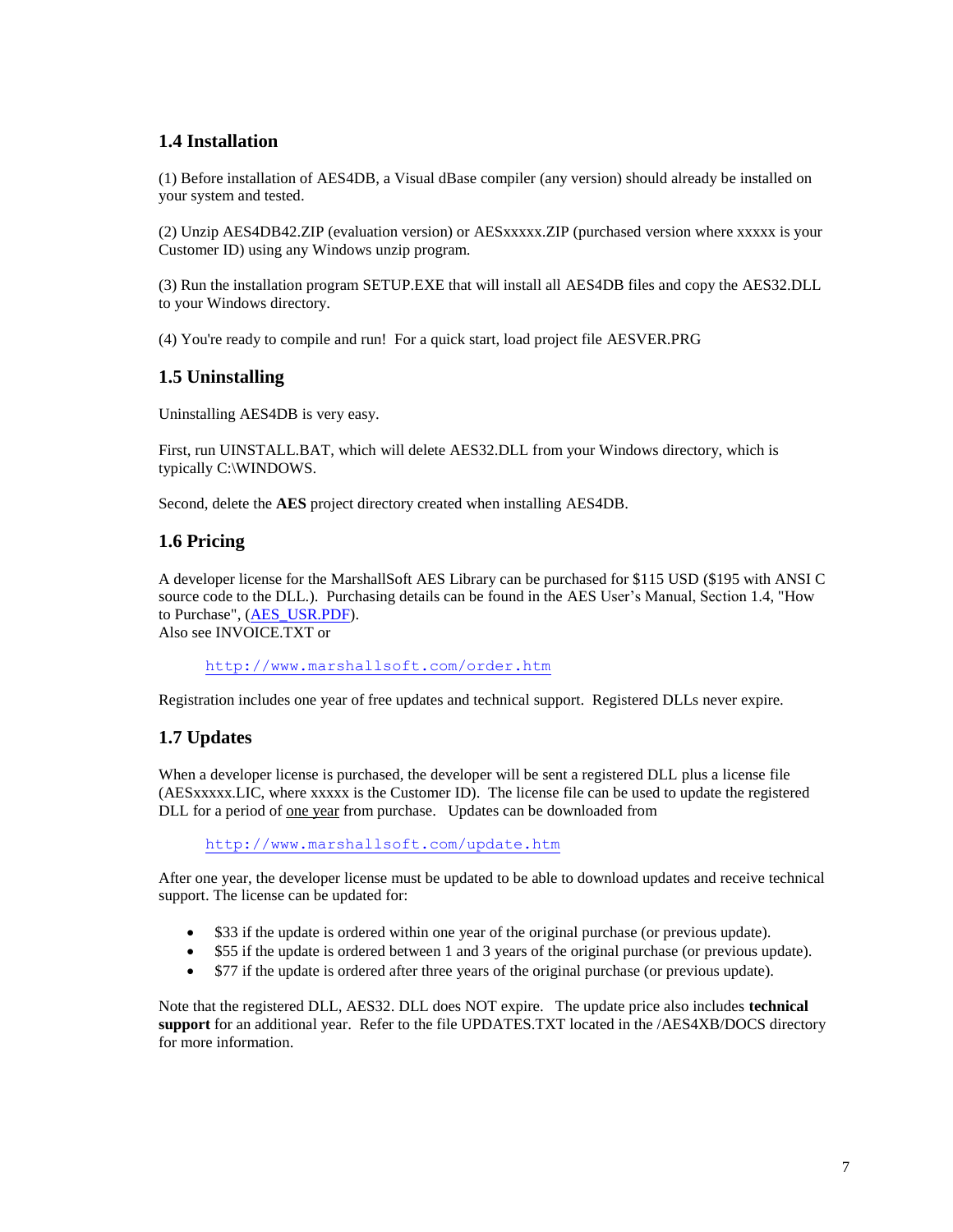## **2 Library Overview**

The **MarshallSoft Advanced Encryption Library (AES)** component library has been tested on multiple computers running Windows XP through Windows 10.

The AES4DB library has been tested and works with all versions of 32-bit Visual dBase.

The SETUP installation program will copy the AES DLL to the Windows directory and copies the AES4DB files to the directory specified (default \AES4DB). Three sub-directories are created, as follows:

```
 DOCS – All documentation files
 APPS – All example code
 DLLS – All DLL's
```
## **2.1 Dynamic Link Libraries**

The **MarshallSoft AES** component library includes a Win32 dynamic link library (DLL). A DLL is characterized by the fact that it need not be loaded until required by an application program and that only one copy of the DLL is necessary regardless of the number of application programs that use it. Contrast this to the traditional static library that is bound to each and every application that uses it at link time.

An important advantage that DLL's have over other "popular" library formats such as VBX or OCX is that DLL's are callable by all Windows applications. Since DLL's are the building blocks of the Windows Operating System, they will not be replaced by a "newer technology".

## **2.2 Keycode**

AES32.DLL has a keycode encoded within it. Your keycode is a 9 or 10-digit decimal number (unless it is 0), and will be found in the file KEYCODE.FOX. The keycode for the evaluation version is 0. You will receive a new keycode and a new AES32.DLL after purchasing or updating a developer license. The KEYCODE is passed to **aesAttach**.

If you get an error message (value -74) when calling **aesAttach**, it means that the keycode in your application does not match the keycode in the DLL. After registering, it is best to remove the evaluation version of the AES32.DLL from the Windows search path or delete it.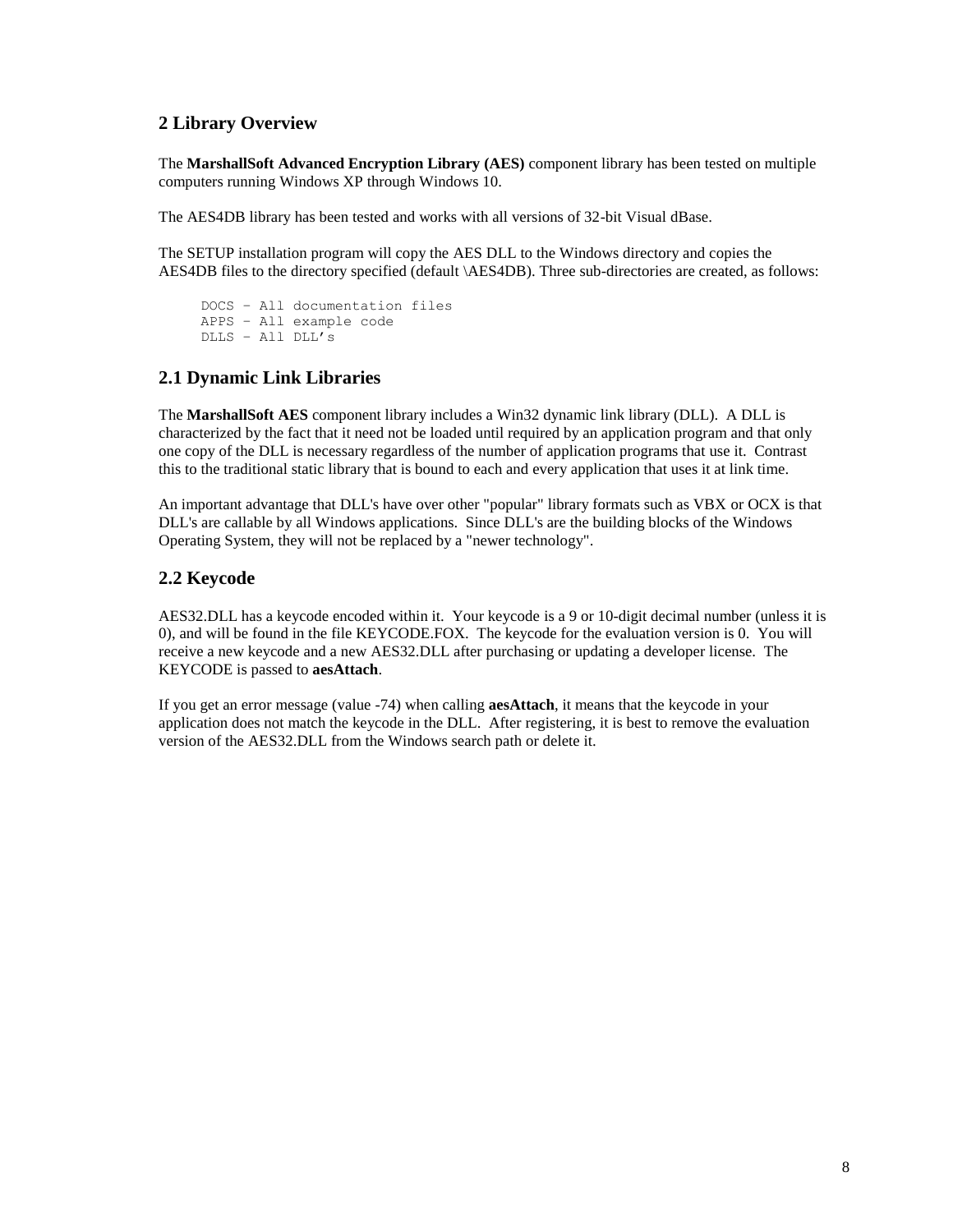## **2.3 Error Display**

The error message text associated with **AES** error codes can be displayed by calling **aesErrorText**. Each sample program contains examples of error processing.

Also see the file seeErrors.txt for a list of all Winsock and **AES** error codes.

## **2.4 INCLUDE Files**

All example programs include two files; KEYCODE.CC and AES32.CC. The file AES32.CC contains all the necessary constants and function declarations for AES4DB, while the file KEYCODE.CC contains your key code.

There are three recommended ways to handle these INCLUDE files in dBase programs.

- 1. Copy the INCLUDE files to the dBase compiler's INCLUDE directory.
- 2. Edit the INCLUDE statements (for each program) with their physical location.
- 3. Replace the INCLUDE statements (in each program) by their contents

Visual dBase 7.0 and above, including dBase Plus, create 32-bit applications and use the 32-bit DLL, AES32.DLL. Copy the 32-bit CC file, AES32.CC to the dBase compiler's INCLUDE directory.

## **2.5 dBase Forms**

**MarshallSoft AES** functions can be called from any Visual dBase code module, such as programs, classes, and forms. See the Crypto.wfm example form.

#### **2.6 Adding AES to a dBASE Program**

(1) Add the AES constants (found in AES32.CC) that will be used in the developer's application.

(2) Add the AES function declarations (found in AES32.CC) that will be called from the developer's application.

## **2.7 Dynamic Strings**

The Visual dBase language uses a technique known as "garbage collection" to manage string space at runtime, and may be called internally at any time by the dBase runtime, asynchronous to what you may be doing in your code.

When passing a string buffer to a DLL function into which text will be copied, it is strongly recommended that the local string be allocated immediately before use. For example:

```
 Code = aesVerifyControl(Control)
 if Code < 0
  * allocate buffer just before call
 Temp = SPACE(128) * put text in Temp
   Code = aesErrorText(Code, Temp,128)
   ? Left(Temp,Code)
 endif
```
This technique is not necessary for passing a string to a DLL function, only when passing a buffer to a DLL into which data is to be placed by the DLL function.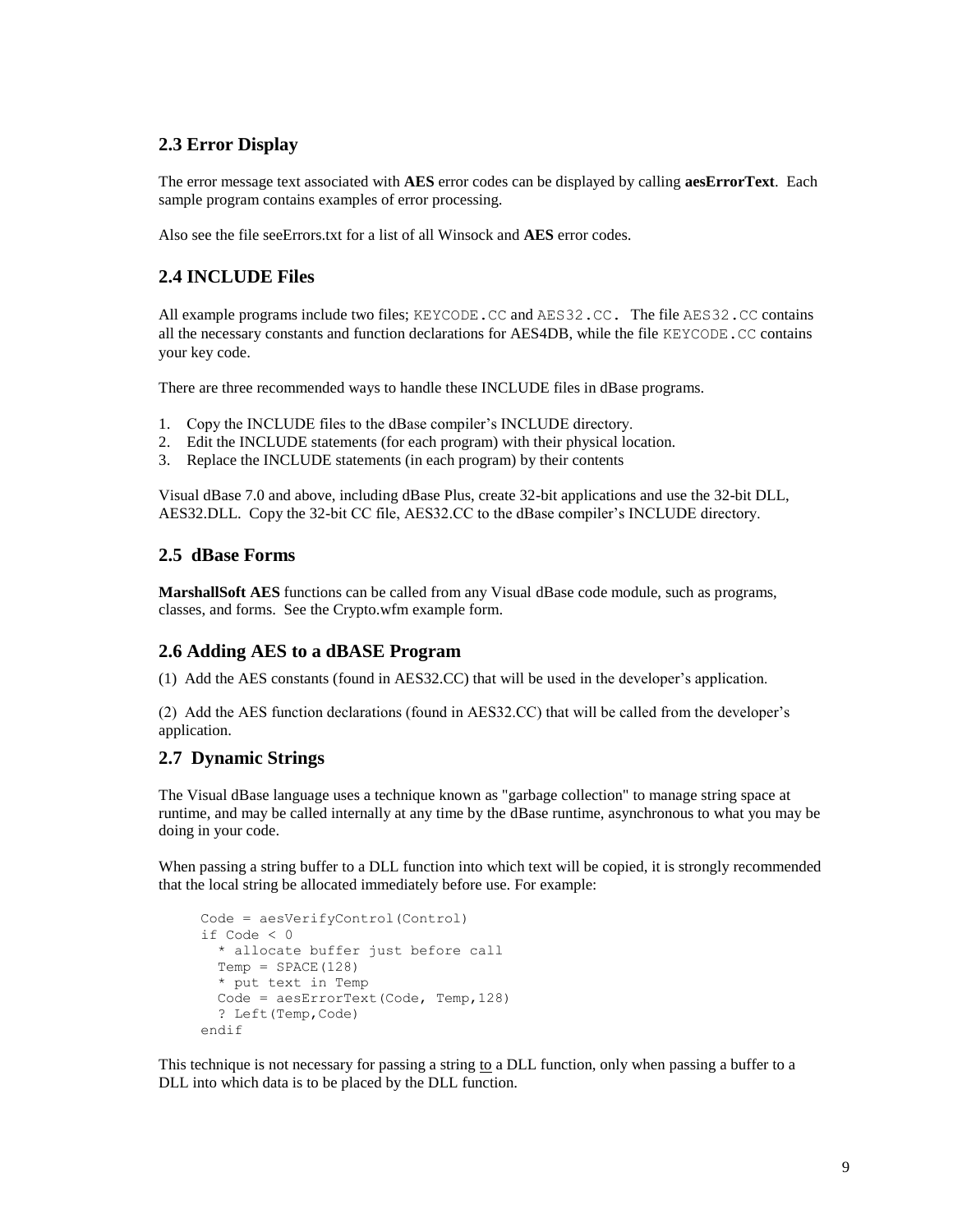### **2.8 Null Terminated Strings**

A string is "null terminated" if the last character in the string is a Chr(0) character.

Strings passed to AES functions should be null terminated unless the length of the string (or data) is also being passed or it is of known length. For example, in the following example only the PassPhrase string needs to be null terminated since the KeyBuffer string is of known length (always 32 bytes).

```
PassPhrase = PassPhrase + Chr(0)KeyBuffer = Space(AES_KEY_SIZE)
Code = aesMakeUserKey(PassPhrase, KeyBuffer, 0)
```
All strings returned from AES functions are null terminated unless they are of known length. These strings may be converted for dBase in one of two ways: (1) if the length of the string is known, use the dBase LEFT function: For example,

```
Buffer = Space(128)Code = aesErrorText(ErrCode, Buffer, 127)
If Code > 0 Then
  ? Left(Buffer, Code)
End If
```
If the length of the null terminated string is not known, use the dBase AT function to find the position of  $Chr(0)$ .

```
Pos = AT(Chr(0), Butfer)if Pos > 0 Then
  ? Left(Buffer, Code)
End If
```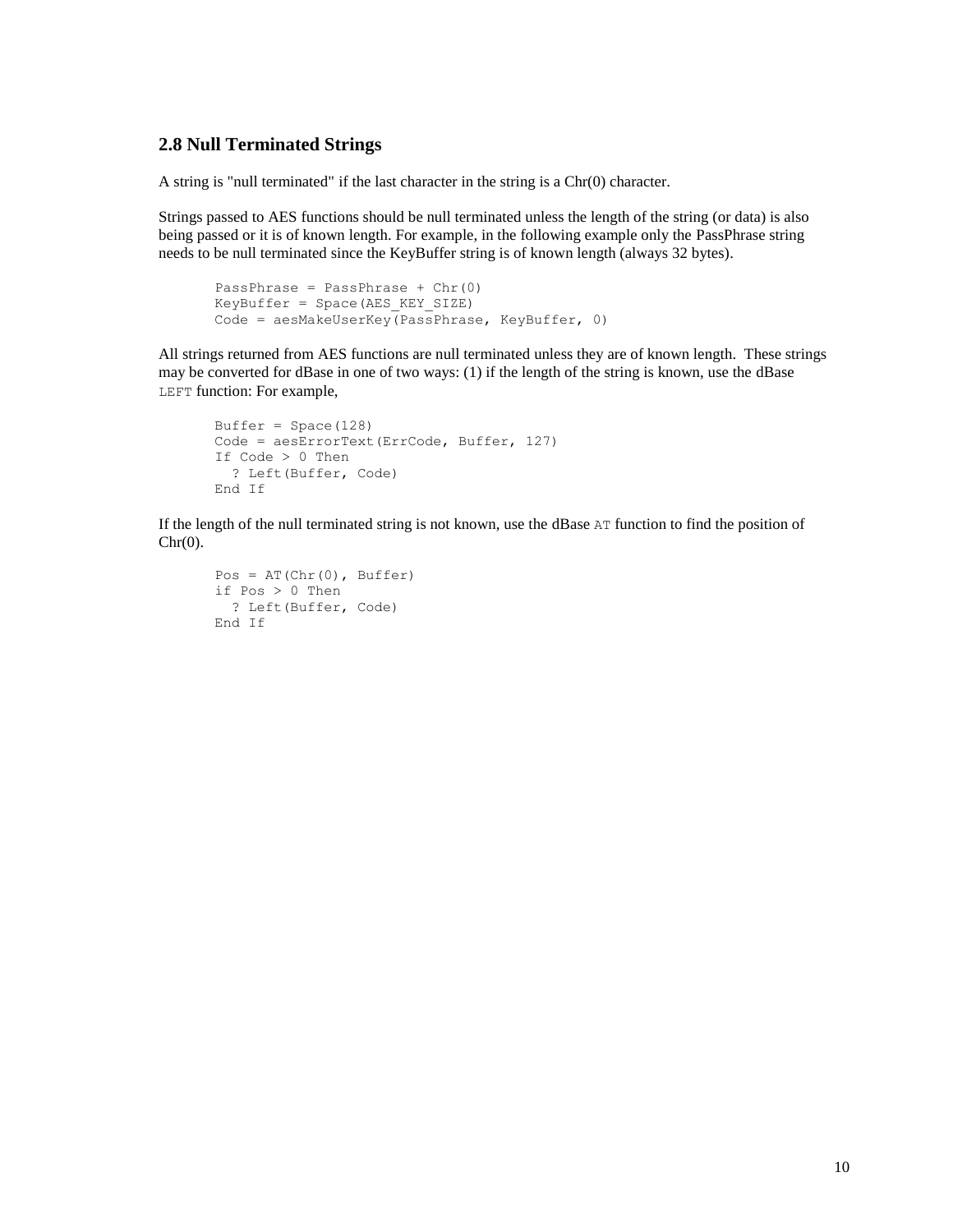## **3.0 Compiler Issues**

The **MarshallSoft AES Library for Visual dBase** component library works with all versions of 32-bit Visual dBase.

### **3.1 Compiling dBase Programs**

dBase programs end with the extension ".PRG". Before compiling any of the example programs, edit them with your email parameters. Programs can be edited within any text editor, and compiled from the dBase command window with the COMPILE command (e.g.: COMPILE TestAES.PRG) or executed from the dBase command window with the DO command (e.g.: DO TestAES.PRG).

To open a program within Visual dBase source editor, choose "File", then "Open". When the "Open File" dialog box appears, choose "Programs" for "Files of Type", then choose the program (\*.PRG) to open. Lastly, choose "Open in Source Editor" for "Action" and push the "Open" button.

From the dBase menu bar, choose "Build", then "Compile". To run choose, "Run". The dBase command window must be displayed in order to view the output.

## **3.2 Compiling dBase Projects**

Visual dBase projects consist of several types of files such as forms, reports, data modules, etc. The project file itself ends with the extension of ".PRJ".

There is one example dBase project (CRYPTO). Open CRYPTO by choosing "File", then "Open Project" from the dBase menu bar. To compile CRYPTO, choose "Build" from the menu bar, then "Rebuild All". This will create CRYPTO.EXE, which can be executed by choosing "Execute crypto.exe" from the "Build" menu bar pulldown, or from the Windows command line prompt.

## **3.3 Creating an Executable**

dBase programs end in ".PRG". They can be compiled to an executable using the dBase BUILD command.

For example, to create AESVER.EXE from AESVER.PRG in the C:\AES4DB\APPS directory, type the following in the dBase command window:

 COMPILE C:\AES4DB\APPS\AES VER BUILD C:\ AES4DB\APPS\AESVER TO C:\AES4DB\APPS\AESVER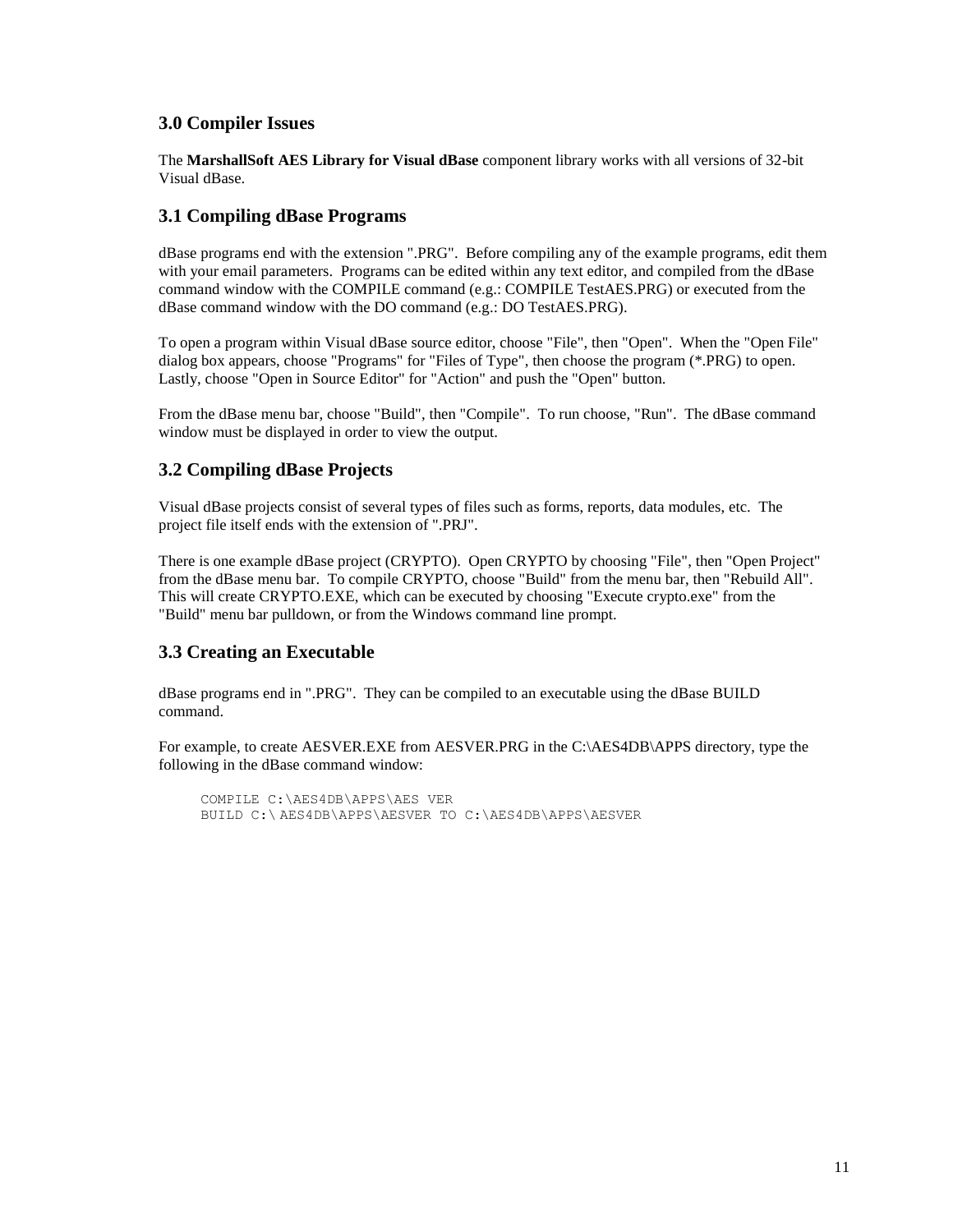### **4 Example Programs**

All example programs are written for  $32$ -bit dBase. Each has been tested and shows how to correctly use AES functions. It suggested that the developer compile and run the example programs before developing an application using AES4DB.

Note that all AES functions can also be called from all Visual dBase code modules.

#### **4.1 AESVER**

The AESVER example program displays the **AES** library version number and registration string. . Its purpose is to display the **AES** version, build, and registration string as well as to verify that AES32.DLL is being found and loaded by Windows.

From the dBase command line, type

Do \aes4db\apps\aesVer.prg

#### **4.2 TestAES**

The **TestAES** example program demonstrates how to encrypt and decrypt messages.

From the dBase command line, type

Do \aes4db\apps\TestAES.prg

#### **4.3 Crypto**

The **Crypto** example form demonstrates how to encrypt a file and to decrypt a (previously encrypted) file.

From the dBase menu, open form \aes4db\apps\Crypto.wfm

#### **4.4 Encrypt**

The **Encrypt** example program demonstrates how to encrypt a file.

From the dBase command line, type

Do \aes4db\apps\Encrypt.prg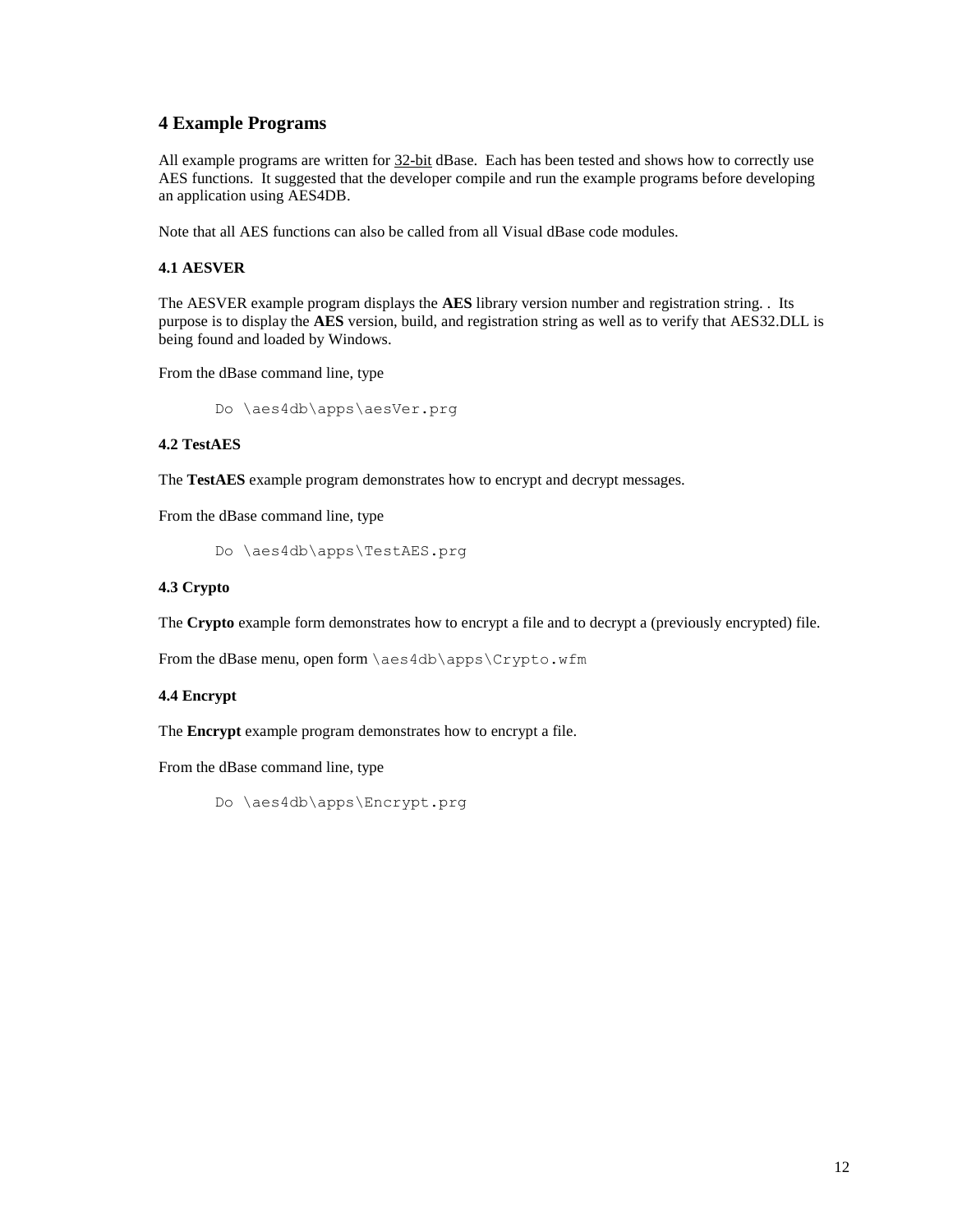#### **4.5 Decrypt**

The **Decrypt** example program demonstrates how to decrypt a (previously encrypted) file.

From the dBase command line, type

Do \aes4db\apps\Decrypt.prg

#### **4.6 Password**

**Password** manages a set of 5 passwords which are always kept encrypted on disk. A master password is used to access the set of 5 passwords.

To compile & link: From the dBase command line, type

Do \aes4db\apps\password.prg

#### **4.7 HashDigest**

HashDigest computes the SHA 256 hash digest of a data buffer.

To compile & link: From the dBase command line, type

Do \aes4db\apps\HashDigest.prg